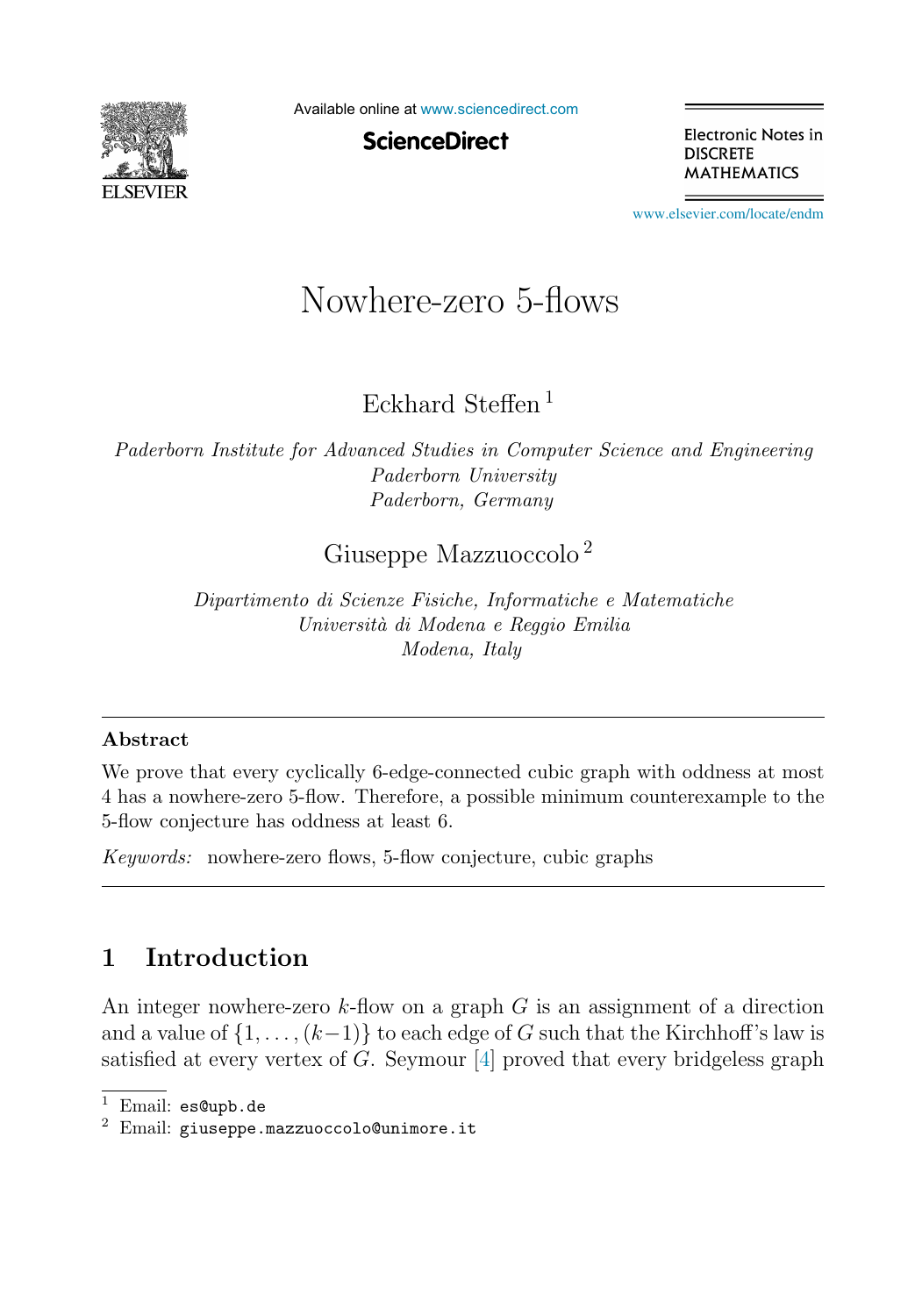has a nowhere-zero 6-flow. So far this is the best approximation to Tutte's famous 5-flow conjecture, which is equivalent to its restriction to cubic graphs.

**Conjecture 1.1 ([\[7\]](#page-4-0))** Every bridgeless graph has a nowhere-zero 5-flow.

A snark is a cubic bridgeless graph which is not 3-edge-colorable. A classical parameter to measure how far a cubic bridgeless graph is from being 3-edge-colorable is its *oddness*. The oddness, denoted by  $\omega(G)$ , of a bridgeless cubic graph G is the minimum number of odd circuits in a 2-factor of G. The following three statements are equivalent: (i)  $\omega(G) = 0$ ; (ii) G is 3-edgecolorable; (iii)  $G$  has a nowhere-zero 4-flow. Hence, a possible counterexample to the 5-flow-conjecture is a snark. It is easy to see that snarks with oddness 2 have a nowhere-zero 5-flow. If the cyclic connectivity of a cubic graph G is big in terms of its oddness, then G has a nowhere-zero 5-flow.

**Theorem 1.2 ([\[5\]](#page-4-0))** Let G be a bridgeless cubic graph with cyclic connectivity k. If  $k \geq \frac{5}{2}\omega(G) - 3$ , then G has a nowhere-zero 5-flow.

By a result of Kochol [\[2\]](#page-4-0), it suffices to prove the 5-flow conjecture for cyclically 6-edge-connected snarks. There are infinitely many cyclically 6 edge-connected snarks, but no snark with cyclic connectivity greater than 6 is known. The following is our main theorem.

**Theorem 1.3** Let G be a cyclically 6-edge-connected cubic graph. If  $\omega(G)$  < 4, then G has a nowhere-zero 5-flow.

We deduce:

**Corollary 1.4** If G is a possible minimum counterexample to the 5-flow conjecture, then

- G is a cubic graph  $\lbrack 4 \rbrack$ .
- G is cyclically 6-edge connected  $[2]$ .
- the cyclic connectivity of G is at most  $\frac{5}{2}\omega(G) 4$  [\[5\]](#page-4-0).
- G has girth at least 11 [\[3\]](#page-4-0).
- G has oddness at least 6.
- $G e$  has circular flow number 5 for each  $e \in E(G)$  [\[6\]](#page-4-0).

### **2 Sketch of the proof of Theorem 1.3**

We combine structural and coloring properties of cubic graphs to prove that there is no minimum counterexample to the statement of Theorem 1.3. Sup-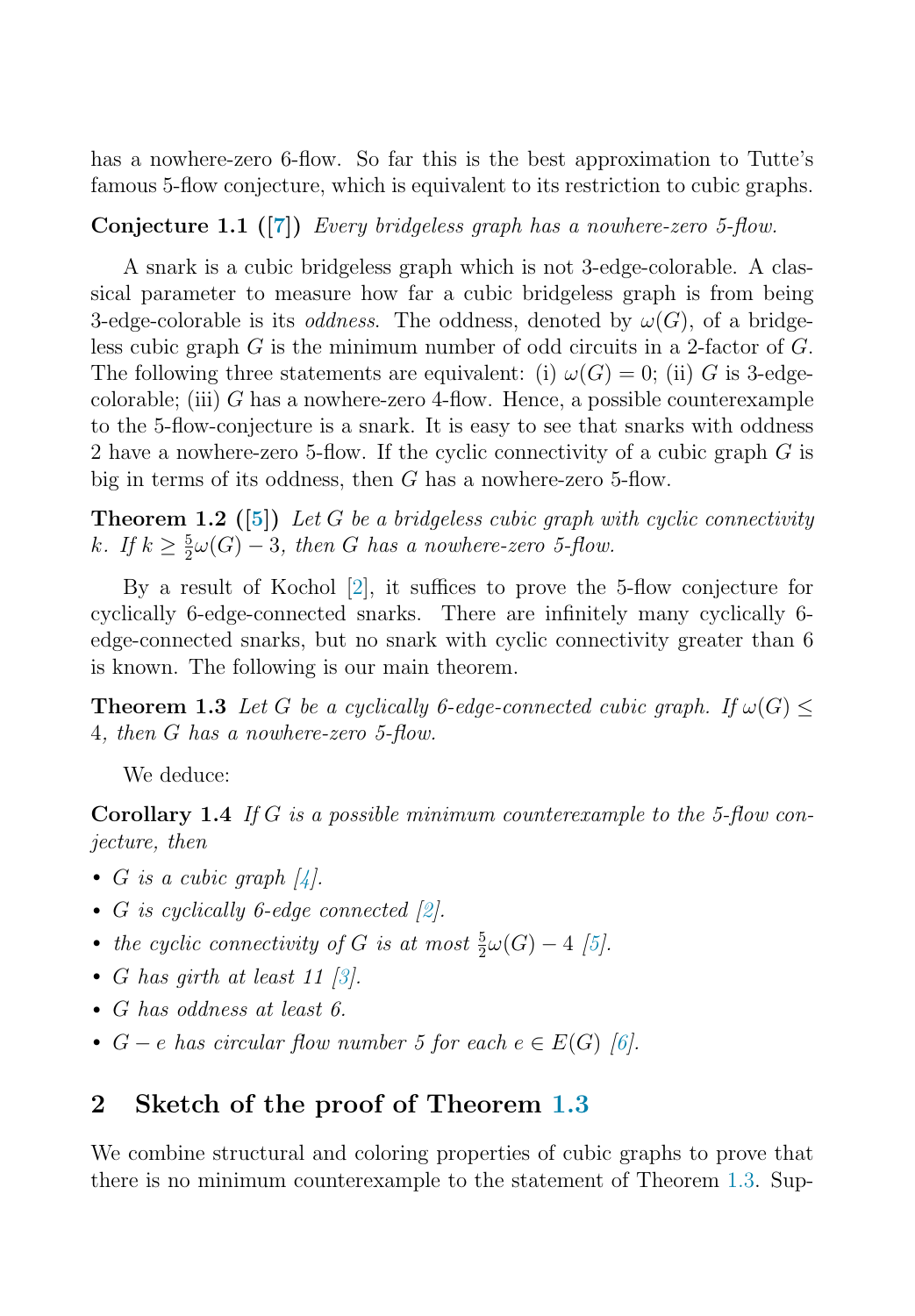<span id="page-2-0"></span>pose to the contrary that there is one, say  $G$ . We start with a specific 4-edgecoloring of G. By adding edges between the odd circuits of a 2-factor of G we construct graphs  $M_1$ ,  $M_2$ ,  $M_3$  which have a nowhere-zero 4-flow. From this we deduce specific partitions of  $V(G)$  into two sets A and B with  $|A| = |B|$ , which give us information of the distribution of the colors on critical edge-cuts of G. It follows, that at least one these partitions of the vertices of G corresponds to a nowhere-zero 5-flow on  $G$  by Theorem 2.1. We give some details in the following:

#### 2.1 Balanced valuation

A balanced valuation of a graph G is a function f from the vertex set  $V(G)$ into the real numbers, such that  $|\sum_{v\in X} f(v)| \leq |\partial_G(X)|$  for all  $X \subseteq V(G)$ . Jaeger proved the following fundamental theorem.

**Theorem 2.1** ([\[1\]](#page-4-0)) Let G be a graph with orientation D and  $k > 3$ . Then G has a nowhere-zero k-flow if and only if there is a balanced valuation f of G with  $f(v) = \frac{k}{k-2} (2d_{D(G)}^+(v) - d_G(v))$ , for all  $v \in V(G)$ .

Hence, a cubic graph  $G$  has a nowhere-zero 5-flow if and only if there is a balanced valuation of G with values in  $\{\pm \frac{5}{3}\}.$ 

#### 2.2 Canonical coloring and flows

Let G be a bridgeless cubic graph, and  $\mathcal{F}_2$  be a 2-factor of G with odd circuits  $C_1,\ldots,C_{2t}$ , and even circuits  $C_{2t+1},\ldots,C_{2t+l}$   $(t \geq 0, l \geq 0)$ , and let  $\mathcal{F}_1$  be the complementary 1-factor.

A canonical 4-edge-coloring, denoted by c, of G with respect to  $\mathcal{F}_2$  colors the edges of  $\mathcal{F}_1$  with color 1, the edges of the even circuits of  $\mathcal{F}_2$  with 2 and 3, alternately, and the edges of the odd circuits of  $\mathcal{F}_2$  with colors 2 and 3 alternately, but one edge which is colored 0. Then, there are precisely  $2t$ vertices  $z_1, \ldots, z_{2t}$  where color 2 is missing (that is, no edge which is incident to  $z_i$  has color 2).

The subgraph which is induced by the edges of colors 1 and 2 is union of even circuits and t paths  $P_i$  of odd length and with  $z_1, \ldots, z_{2t}$  as ends. Without loss of generality we can assume that  $P_i$  has ends  $z_{2i-1}$  and  $z_{2i}$ , for  $i \in \{1, \ldots, t\}.$ 

Let  $M_G$  be the graph obtained from G by adding two edges  $f_i$  and  $f'_i$ between  $z_{2i-1}$  and  $z_{2i}$  for  $i \in \{1,\ldots,t\}$ . Extend the previous edge-coloring to a proper edge-coloring of  $M_G$  by coloring  $f'_i$  with color 2 and  $f_i$  with color 4. Let  $C'_1, \ldots, C'_s$  be the cycles of the 2-factor of  $M_G$  induced by the edges of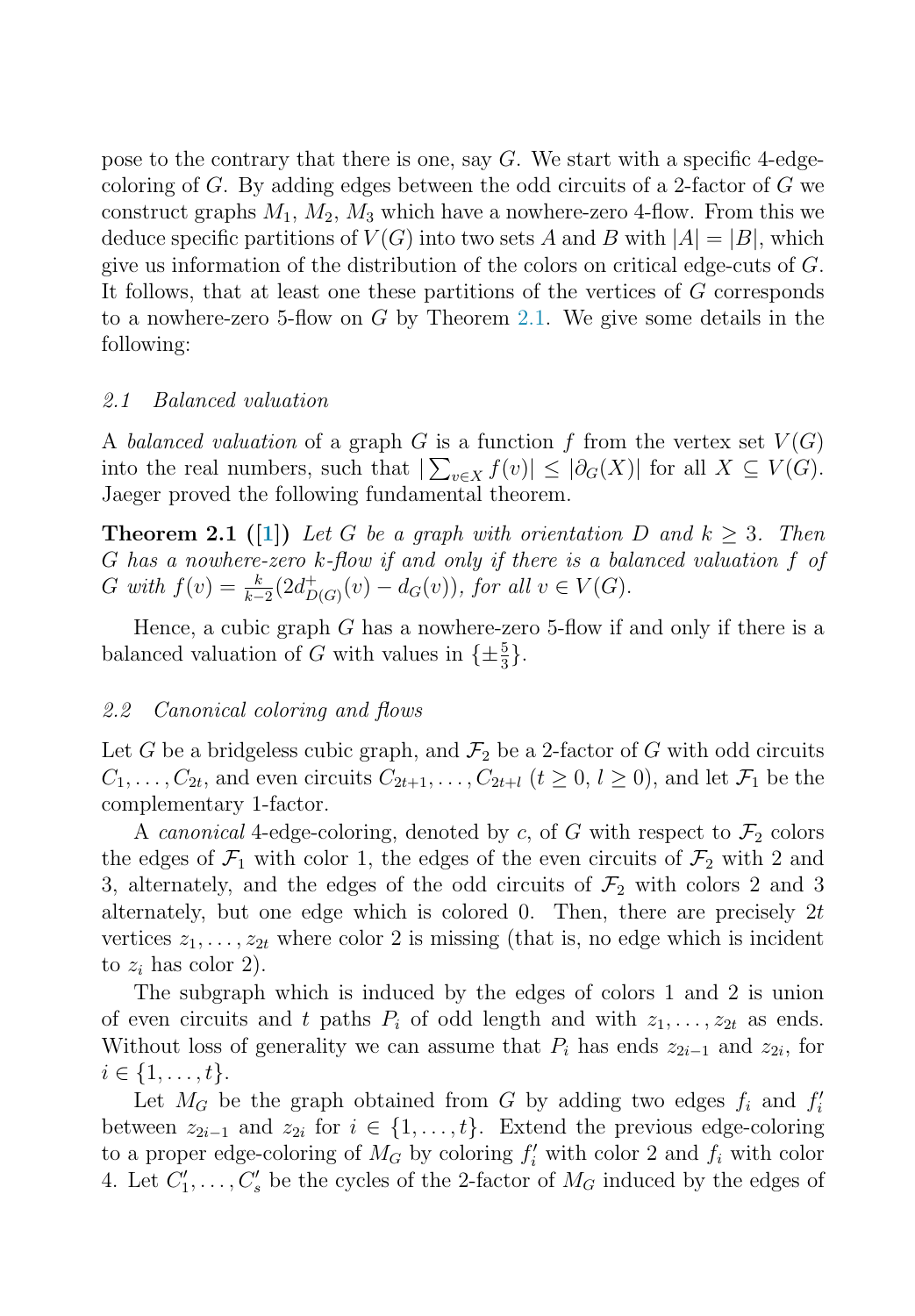colors 1 and 2 ( $s \geq t$ ). In particular,  $C_i'$  is the even circuit obtained by adding the edge  $f'_i$  to the path  $P_i$ , for  $i \in \{1, ..., t\}$ . Finally, for  $i \in \{1, ..., t\}$  let  $C''_i$ be the 2-circuit induced by the edges  $f_i$  and  $f'_i$ . We construct a nowhere-zero 4-flow on  $M_G$  as follows:

- for  $i \in \{1, ..., 2t + l\}$  let  $(D_i, \varphi_i)$  be a nowhere-zero flow on the directed circuit  $C_i$  with  $\varphi_i(e) = 2$  for all  $e \in E(C_i)$ ;
- for  $i \in \{1 \ldots, s\}$  let  $(D'_i, \varphi'_i)$  be a nowhere-zero flow on the directed circuit  $C_i'$  with  $\varphi_i'(e) = 1$  for all  $e \in E(C_i')$ ;
- for  $i \in \{1, \ldots, t\}$  let  $(D''_i, \varphi''_i)$  be a nowhere-zero flow on the directed circuit  $C_i''$  (choose  $D_i''$  such that  $f_i'$  receives the same direction as in  $D_i'$ ) with  $\varphi''_i(e) = 1$  for all  $e \in \{f_i, f'_i\}.$

Then,

$$
(D, \varphi) = \sum_{i=1}^{2t+l} (D_i, \varphi_i) + \sum_{i=1}^{s} (D'_i, \varphi'_i) + \sum_{i=1}^{t} (D''_i, \varphi''_i)
$$

is the desired nowhere-zero 4-flow on  $M_G$ .

#### 2.3 Flow partition

By Theorem [2.1,](#page-2-0) there is a balanced valuation  $w(v) = 2(2d_{D(M_G)}^+(v) - d_{M_G}(v))$ of  $M_G$ . It holds that  $|2d_{D(M_G)}^+(v) - d_{M_G}(v)| = 1$ , and hence,  $w(v) \in {\pm 2}$  for all vertices v. The vertices of  $M_G$ , and therefore, of G as well, are partitioned into two classes  $A = \{v|w(v) = -2\}$  and  $B = \{v|w(v)=2\}$ . We call the elements of  $A(B)$  the white (black) vertices of  $G$ , respectively.

**Definition 2.2** Let G be a bridgeless cubic graph and  $\mathcal{F}_2$  a 2-factor of G. A partition of  $V(G)$  into two classes A and B constructed as above with a canonical 4-edge-coloring c, the 4-flow  $(D, \varphi)$  on  $M_G$  and the induced balanced valuation w of  $M_G$  is called a **flow partition** of G w.r.t.  $\mathcal{F}_2$ . The partition is denoted by  $P_G(A, B) (= P_G(A, B, \mathcal{F}_2, c, (D, \varphi), w)).$ 

**Lemma 2.3 ([\[5\]](#page-4-0))** Let G be a bridgeless cubic graph and  $P_G(A, B)$  be a flow partition of  $V(G)$  which is induced by a canonical nowhere-zero 4-flow with respect to an edge-coloring c. Let x, y be the two vertices of an edge e. If  $e \in c^{-1}(1) \cup c^{-1}(2)$ , then x and y belong to different classes, i.e.  $x \in A$  if and only if  $y \in B$ .

From a flow partition  $P_G(A, B) (= P_G(A, B, \mathcal{F}_2, c, (D, \varphi), w))$  we easily obtain a flow partition  $P_G(A', B') = P_G(A', B', \mathcal{F}_2, c, (D', \varphi'), w')$  such that the